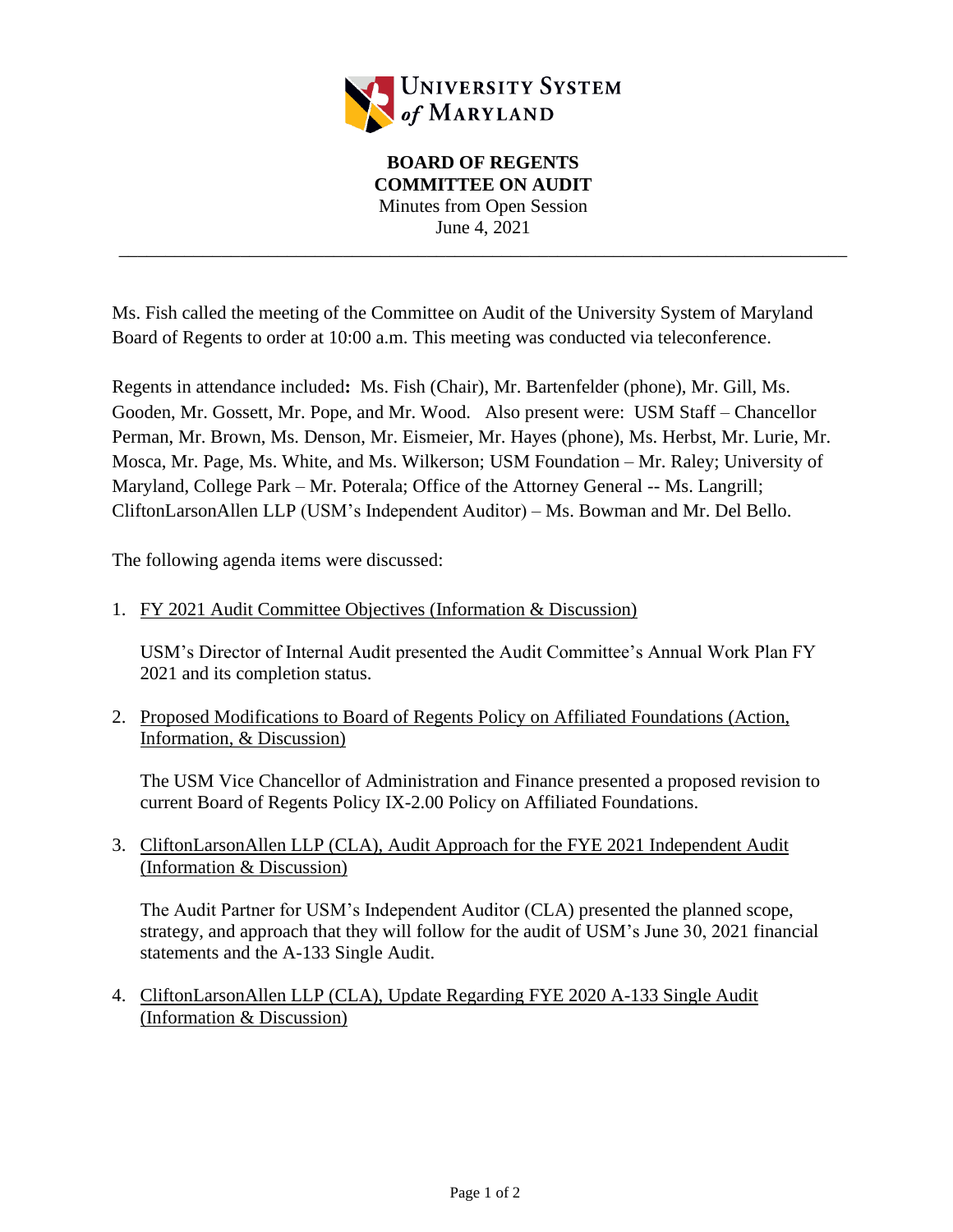## 5. Completed Office of Legislative Audits Activity (Information & Discussion)

USM's Director of Internal Audit summarized the Office of Legislative Audits' report on Bowie State University.

## 6. Review Presidents, Chancellor and Board of Regents CY 2020 Annual Financial Disclosure Compliance with  $\S 12$ -104(p) (Information & Discussion)

USM's Director of Internal Audit shared the results of its review of the calendar year 2020 financial disclosure statements from the University Presidents, the Chancellor, and the Board of Regents. The review was performed in accordance with Maryland Education Code, the Board of Regents Bylaws, and the Audit Committee's Charter. There were no findings to report.

## 7. Open Action Items from Prior Meetings (Information & Discussion)

USM's Director of Internal Audit provided a status update of action items from prior audit committee meetings.

## 8. Convene to Closed Session

Ms. Fish read aloud and referenced the Open Meetings Act Subtitle 5, §3-305(b) which permits public bodies to close their meetings to the public in special circumstances. [Moved by Mr. Pope, seconded by Mr. Gossett; unanimously approved.]

The closed session convened at approximately 11:24 a.m.